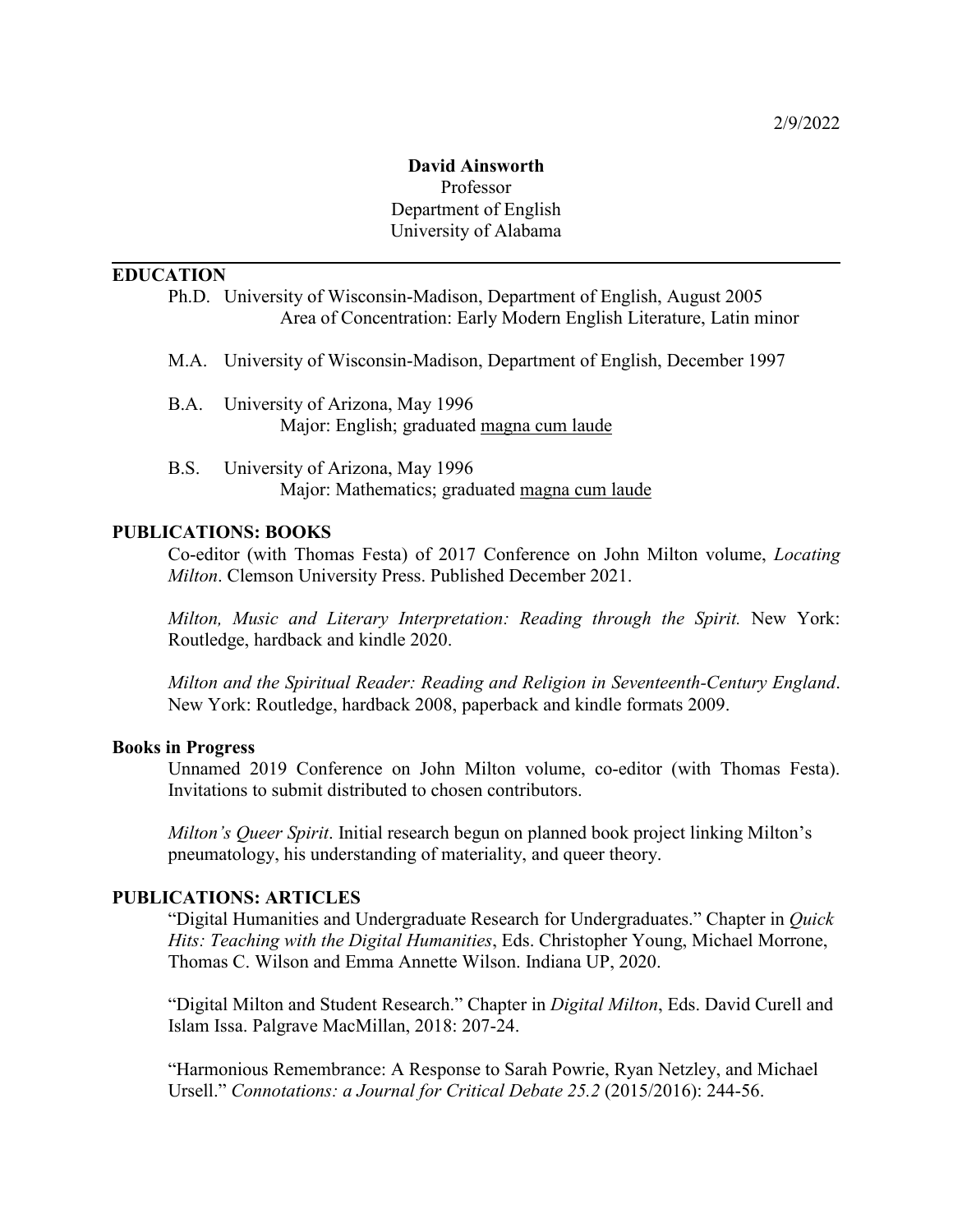"Milton's Holy Spirit in *De Doctrina Christiana*," *Religion and Literature 45:2* (Summer 2013): 1-25.

"Rapturous Milton and the Communal Harmony of Faith," *Milton Quarterly 47:3* (2013): 117-25.

"Getting Past the Ellipsis: The Spirit and Urania in *Paradise Lost*." *Renaissance Papers* 2012. Eds. Andrew Shifflett and Edward Gieskes. Rochester, NY: Camden House, 2013: 117-25.

"Rise to life with These: Salvation and Herrick's Mocking Epigrams." *ANQ* 25.3 (2012): 147-153. (Selected as part of a special issue on Herrick's poetry.)

" 'Thou art sufficient to judge aright': Spiritual Reading in Areopagitica." in *Their Maker's Image: New Essays on John Milton* Edited by Mary C. Fenton and Louis Schwartz. Selinsgrove: Susquehanna University Press, 2011, 147-60.

"Spiritual Reading in Milton's *Eikonoklastes.*" *Studies in English Literature 1500-1900*  45. 1 (Winter 2005): 157-189.

#### **PUBLICATIONS: REVIEWS**

Review of David Urban, *Milton and the Parables of Jesus: Self-Representation and the Bible in John Milton's Writings*. Penn State, 2018. *Ben Johnson Journal.* Forthcoming.

Review of Naya Tsentourou, *Milton and the Early Modern Culture of Devotion: Bodies at Prayer*. Routledge, 2018. *Seventeenth-Century News* 76.3/4 (Fall 2017/Winter 2018): 121-6.

Review of Thomas Fulton, *Historical Milton: Manuscript, Print and Political Culture in Revolutionary England.* University of Massachusetts Press, 2010. M*ilton Quarterly* Volume 46.3 (Oct 2012): 188-92.

Contributor to the *Year's Work in English Studies* writing the entry for Poetry 1603-1660: General. 2008-2010.

Review of Ken Simpson, *Spiritual Architecture and Paradise Regained: Milton's Literary Ecclesiology*. Pittsburgh: Duquesne University Press, 2007. In *Christianity and Literature*, Volume 59.4 (Summer 2010): 717-20.

Review of *Milton and the Climates of Reading: Essays by Balachandra Rajan*. Edited by Elizabeth Sauer. Toronto: University of Toronto Press, 2006. *Modern Philology* Volume 108.1 (August 2010): E35-38.

Review of John T. Shawcross, *The Development of Milton's Thought: Law, Government, and Religion.* Duquesne University Press, 2008, and Gordon Campbell and Thomas N.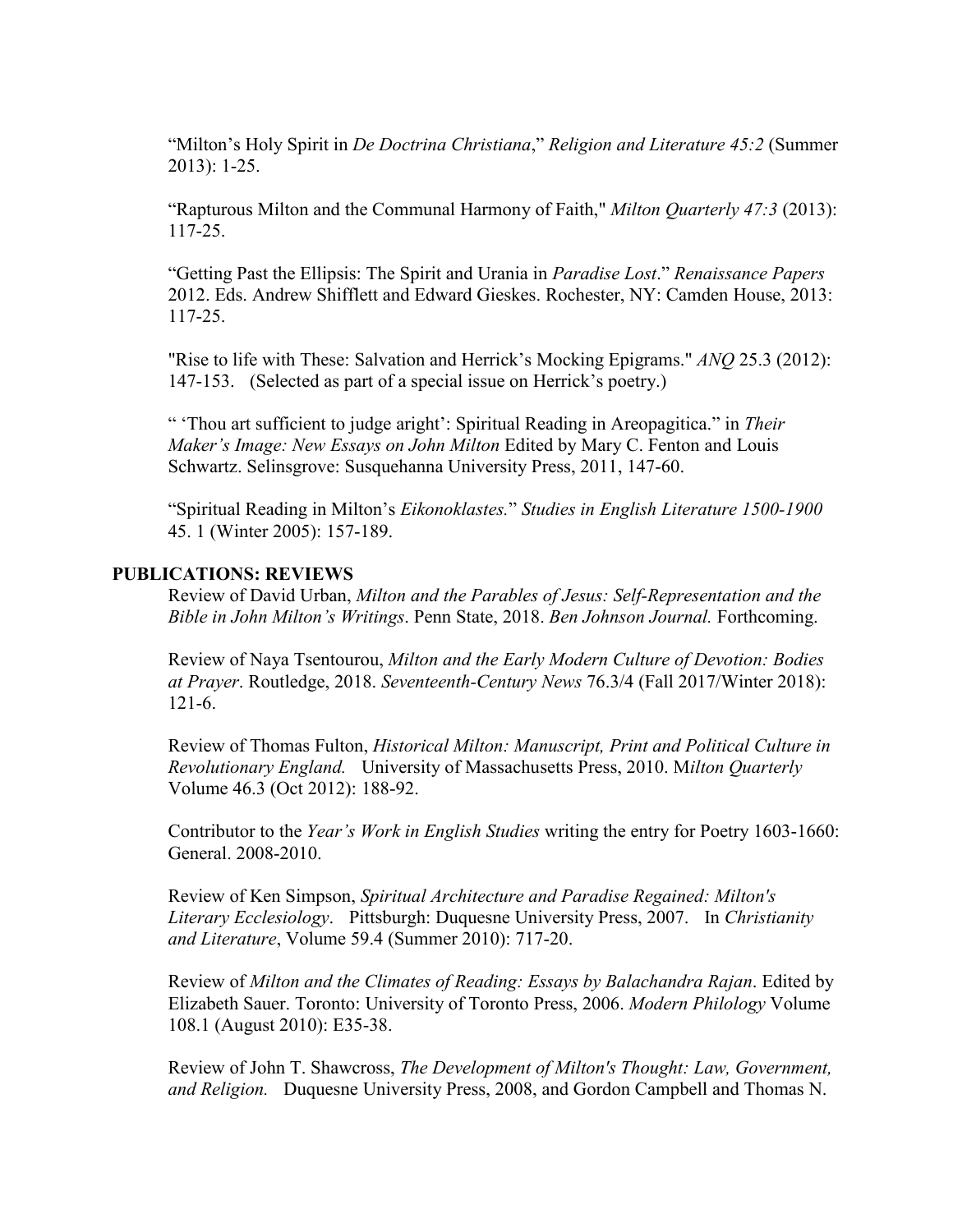Corns, *John Milton: Life, Work, and Thought*. Oxford University Press, 2008. In *Religion and Literature*, Volume 41.1 (Spring 2009): 175-80.

Review of Scott Black, *Of Essays and Reading in Early Modern England*. Palgrave Studies in the Enlightenment, Romanticism and Cultures of Print. New York: Palgrave Macmillan, 2006, published in *Journal of British Studies, incorporating Albion 47: 1* (January 2008): 177-178.

#### **PUBLICATIONS: WEB PUBLICATIONS AND OTHER ONLINE CONTENT**

The Edifice Project: online site for undergraduate research emerging from my Milton class.

http://edificeproject.ua.edu/

@MiltonSociety livetweeting for the Milton Society of America at multiple conferences, 2015-16. (International Milton Symposium, 2015 Conference on John Milton, MLA 2016)

Reading of *Areopagitica* as first part of the Milton Podcasting project. Available through UA=s iTunes page.

http://deimos3.apple.com/WebObjects/Core.woa/Browse/bama.ua.edu.2427612186.0242 7612191.2427750349?i=1403523058

#### **PRESENTATIONS AND CONFERENCES**

#### **Conference Organization and associated activities:**

Chair and co-organizer, The Conference on John Milton, Birmingham AL, October 2019. (International)

Dramaturg, *Paradise Regained* dramatic presentation. Performed at UA and at The Conference on John Milton, October 2019, by the Improbable Fictions

Organized SE Milton Seminar with invited speaker Feisal Mohamed (CUNY), October 2018. (Regional)

Chair and co-organizer, The Conference on John Milton, Birmingham AL, October 12- 14, 2017. (International)

Dramaturg, *Samson Agonistes* dramatic presentation. Performed at UA and at The Conference on John Milton, October 2019, by The Improbable Fictions

Organizer/Chair/Presenter, Roundtable: Milton and the Digital Humanities. Renaissance Society of America, March 2017. (International)

Organized SE Milton Seminar with invited speaker Laura Knoppers (U of Notre Dame), November 2016. (Regional)

Organized SE Milton Seminar with invited speaker David Loewenstein (Penn State U),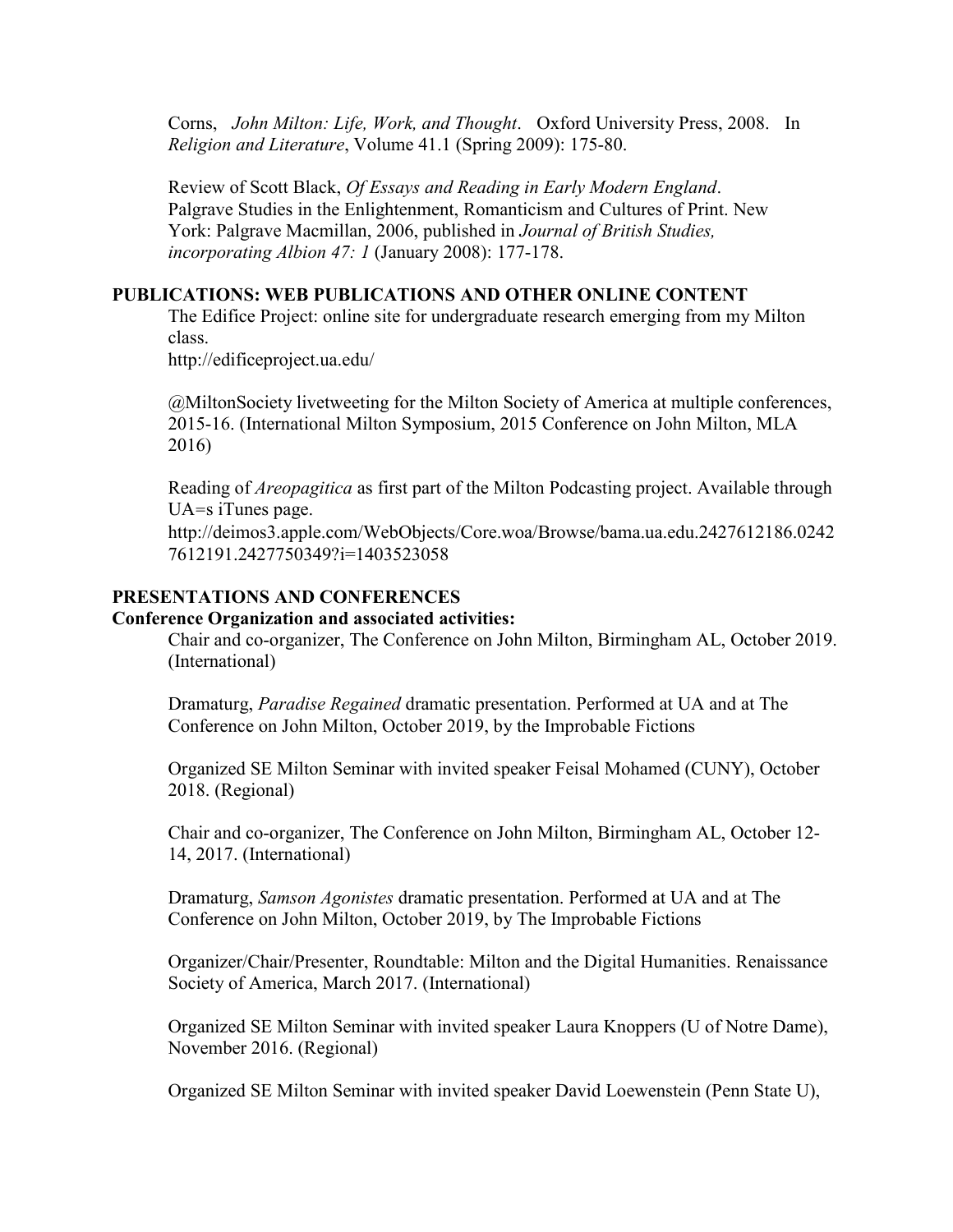February 2016. (Regional)

Organized SE Milton Seminar with invited speaker Paul Stevens (U of Toronto), November 2014. (Regional)

Organized presentations for 2013-14 include talks by Ryan Netzley (Southern Illinois-Carbondale), Michael Schoenfeldt (U of Michigan). (Regional)

Proposed session and led discussion on Metadata and Search at THATCamp Alabama, August 2013. (Regional)

Organized and ran Southeast Milton seminar at UA funded by the Hudson Strode Program in Renaissance Studies with speaker William Shullenberger (Sarah Lawrence). March 2013. (Regional)

Organized and ran the Strode Seminar on John Milton, bringing six renowned Milton scholars to campus to teach and lecture. Speakers were: Heather Dubrow (Fordham), Steven Fallon (Notre Dame), Ken Hiltner (UCSB), Maggie Kilgour (McGill), Elizabeth Sauer (Brock), Nigel Smith (Princeton). Spring 2012. (Regional)

Organized and ran South East Milton seminar at UA funded by the Hudson Strode Program in Renaissance Studies with speaker Joseph Wittreich (CUNY). October 2010.

Organized and ran South East Milton seminar at UA funded by the Hudson Strode Program in Renaissance Studies with speaker Stella Revard (SIU Emerita). October 2009.

#### **Presentations:**

"Playing Games: Milton and the Music of the Spheres," Contemporary Scholars Talk, University of Alabama, November 2019. (Regional)

"Milton's Unstained Subjection: Rethinking the 'All in All,'" The Conference on John Milton, Birmingham AL, October 2019. (International)

"Transubstantiated Music: Expressing the Inexpressible in *Paradise Lost*," International Milton Symposium. Strasberg, FR. June 2019. (International)

"Becoming One: God, Jesus, and the Spirit in *Paradise Regained*," Renaissance Society of America. Toronto, ON. March 2019. (International)

"Heavenly Music and Milton's Antitrinitarian Trio," The Conference on John Milton, Birmingham AL, October 2017. (International)

Organizer/Chair/Presenter, Roundtable: Milton and the Digital Humanities. Renaissance Society of America, March 2017. (International)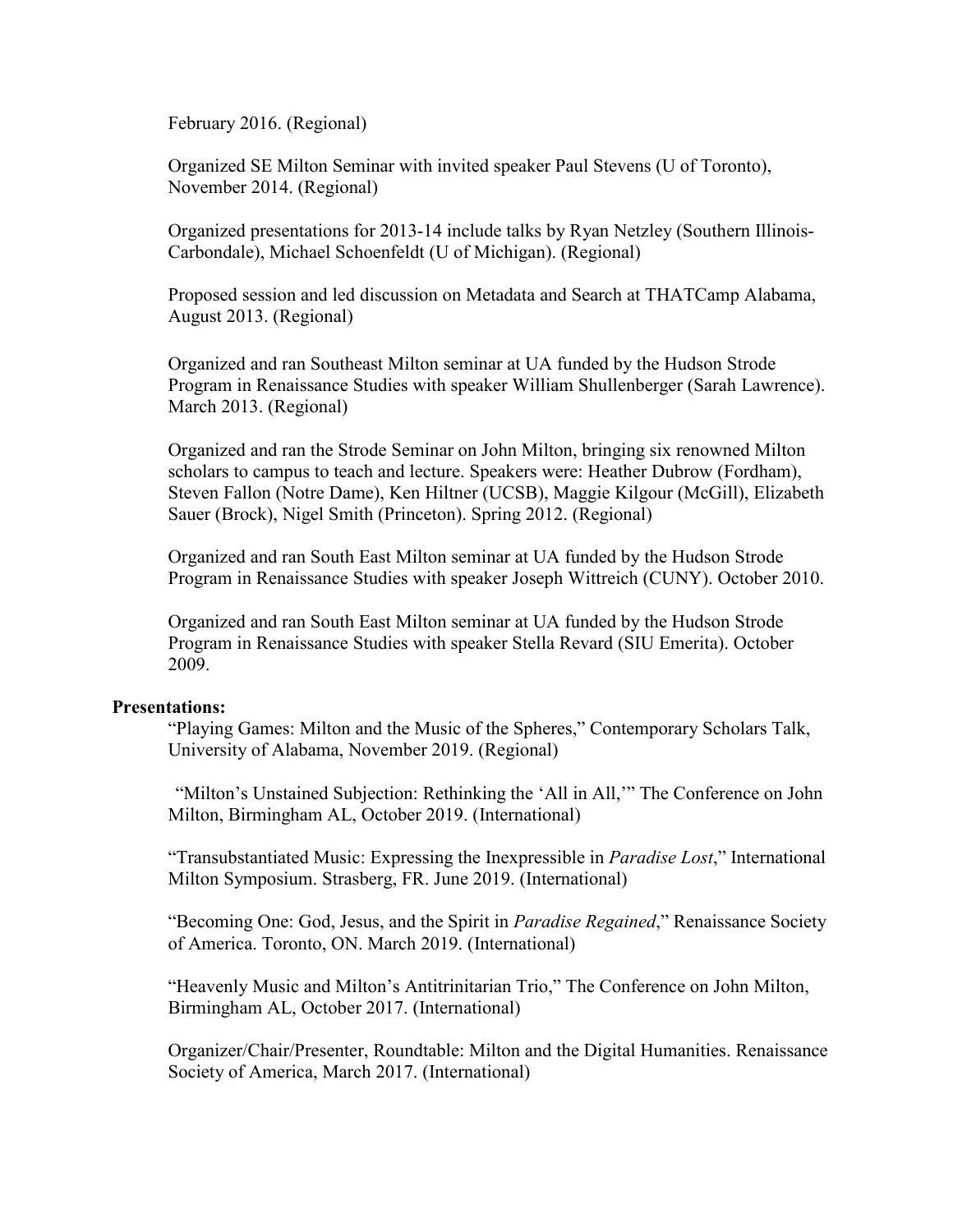"Heavenly Harmony and the Holy Spirit", invited presentation at the Canada Milton Seminar. Toronto, ON. May 2016. (International)

"Samson and the Spirit: A Breath of Fresh Air." The 2015 Conference on John Milton. Murfreesboro, TN. October 2015. (International)

"Satan the Anti-Spirit: Finding the Holy Spirit in *Paradise Regained*." 11<sup>th</sup> International Milton Symposium, July 2015. (International)

"Inspiration and the War in Heaven," invited presentation at the Symposium on Medieval And Renaissance Studies, St. Louis University, June 2015. (International)

"Teaching Milton with the Edifice Project: Undergraduate Research aimed at Undergraduates." The 2013 Conference on John Milton. Murfreesboro, Tennessee. October 2013. (International)

"Creating an Undergraduate Research Community: The Edifice Project." Paper accepted for Incorporating Undergraduate Research in English Studies Special Session at MLA 2014. (MLA turned down the panel.)

"Getting Past the Ellipsis: The Spirit and Urania in *Paradise Lost*." Southeastern Renaissance Conference. October 2012. (Regional)

"Getting Past the Ellipsis: The Spirit and Urania in *Paradise Lost.*" The 2011 Conference on John Milton. Murfreesboro, Tennessee. October 2011. (International)

"Building a Community of Scholars through the Edifice Project." Invited paper at the University of Alabama System Scholars Institute. Tuscaloosa, Alabama. May 2011. (Regional)

"'To something extraordinary my thoughts:' Samson as Spiritual Reader." Invited paper for panel on John Milton at South Central MLA meeting. Baton Rouge, Louisania. October 2009. (Regional)

"Christian Liberty and the Holy Spirit in *De Doctrina Christiana.*" The 2009 Conference on John Milton. Murfreesboro, Tennessee. October 2009. (International)

"Reading *De Doctrina Christiana*: A Model." 9<sup>th</sup> International Milton Symposium. London, England. July 2008. (International)

"'Thou art sufficient to judge aright:' Spiritual Reading in Areopagitica." The 2007 Conference on John Milton. Murfreesboro, Tennessee. October 2007. (International)

"Hope through Struggle: Spiritual Reading in Book XII of *Paradise Lost*." Milton's Readers panel at the MLA Convention. Philadelphia. December 2006. (International)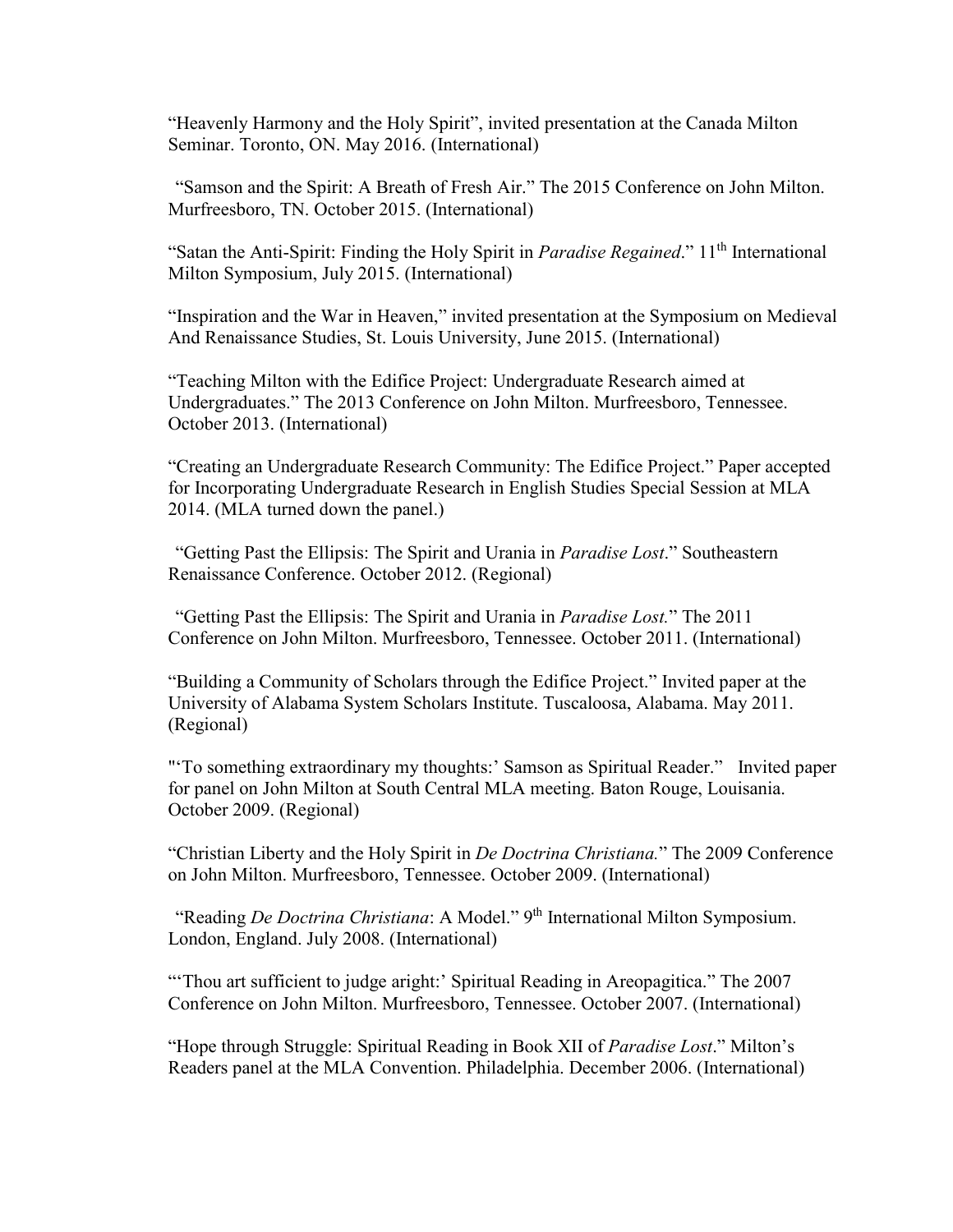"Tragic History and Faithful Reading: Reading by the Spirit in Book XI of *Paradise Lost,"* The 2005 Conference on John Milton. Murfreesboro, Tennessee. October 2005. (International).

"*De Doctrina Christiana:* the Reader as Believer," International Milton Congress. Pittsburgh, Pennsylvania. March 2004. (International)

"The Trouble with *De Doctrina Christiana*," The 2003 Conference on John Milton. Murfreesboro, Tennessee. October 2003. (International)

"Godly Reading in Milton's *De Doctrina Christiana*," Renaissance Colloquium Series. Madison, Wisconsin. January 2002. (Regional)

"In His Own Text Revealed: Reading Charles in *Eikonoklastes*," The 2001 Conference on John Milton. Murfreesboro, Tennessee. October 2001. (International)

"'[H]is Art in Youth and Youth in Art:' A Lover's Complaint and Shakespeare's Sonnets," Department of English Graduate Student Symposium. Madison, Wisconsin. March 1999. (Regional)

"'[O]ne mutual happiness:' Gender and Exchange in *The Two Gentlemen of Verona*," Shakespeare Association of America, Domesticity and Difference Seminar. San Francisco, California. April 1999. (International)

### **RESEARCH AND TEACHING GRANTS**

#### **Folger Shakespeare Library Summer Institute for Advanced Topics in the Digital**

**Humanities: "Early Modern Digital Agendas" (July 8-26, 2013)** Participation funded by the Folger Library through an NEH grant, supplemented by the Strode Program.

**Bauer Grantwriting Workshop** (Internal to University of Alabama) Participation funded by A&S to develop a grant for a digital humanities project.

**CAISS Grant** (Internal to University of Alabama) Grant awarded for the Edifice Program, intended to improve Six-Year graduation rates.

**RGC Grant** (Internal to University of Alabama) Grant awarded for summer research project, AReading *De Doctrina Christiana*.@

#### **DISSERTATION**

*Milton and the Spiritual Reader: Reading and Religion in Seventeenth-Century England* Director: Professor David Loewenstein Committee: Professors Alger N. Doane, Heather Dubrow, Susanne Wofford, Steven Nadler (Outside reader)

### **TEACHING AND RESEARCH INTERESTS**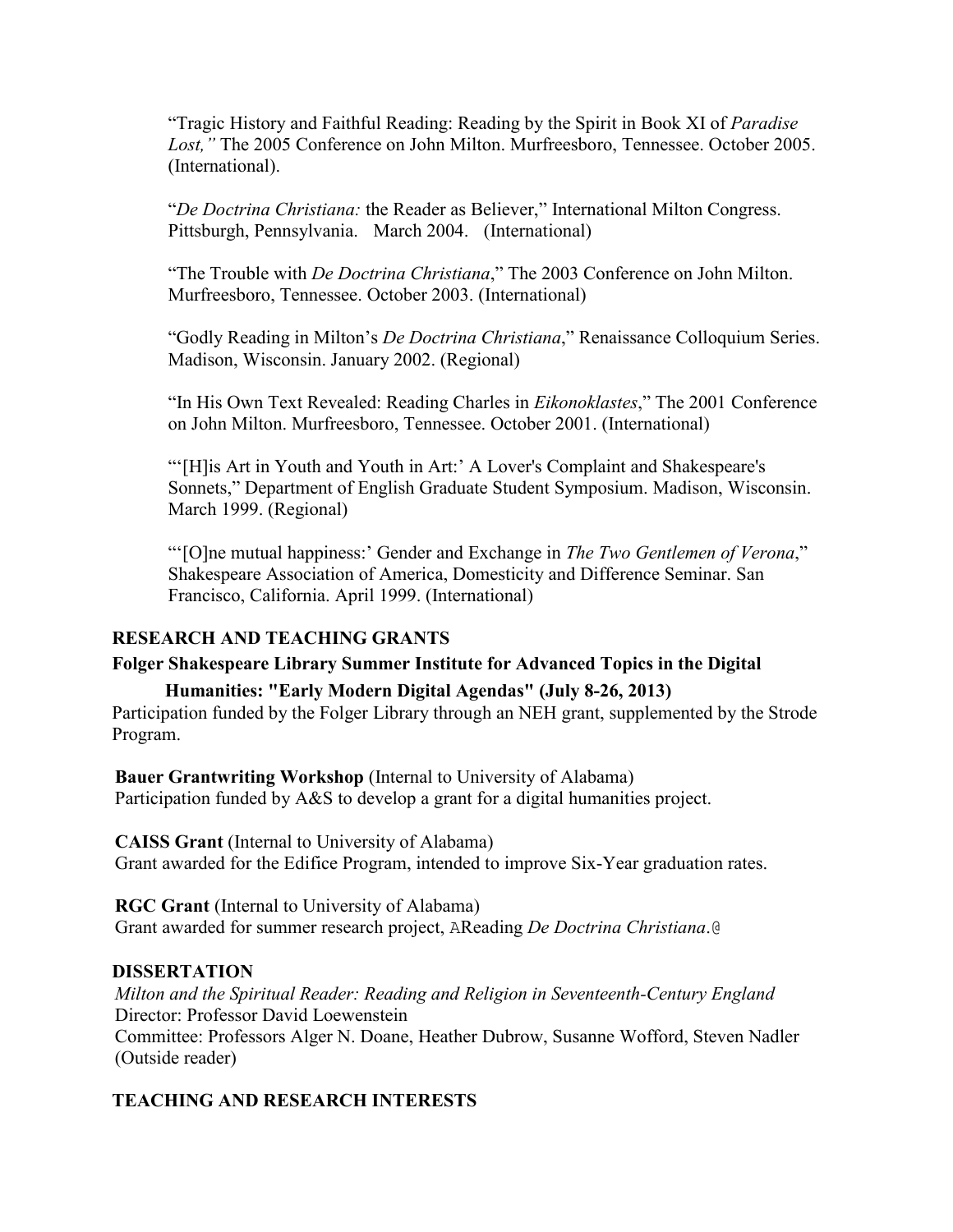Seventeenth-century literature, especially Milton; Early Modern literature, with a particular focus on Shakespeare; Medieval literature; politics and literature; American Civil War era literature; composition and pedagogy; intersections between science and literature; myth; science fiction, fantasy and detective fiction.

### **TEACHING EXPERIENCE**

**Professor, University of Alabama,** Fall 2021-present

**Associate Professor, University of Alabama,** Spring 2014-Spring 2021

**Assistant Professor, University of Alabama**, Fall 2008-Spring 2014

University of Alabama Department of English, ongoing

Developed and taught a graduate-level digital humanities seminar. Developed and taught graduate seminars on John Milton's work and on seventeenth-century poetry and prose. Taught the Strode Seminar on *Paradise Lost*, which brought six top scholars to the University of Alabama to present and discuss their work. Taught an honors survey course on British literature from *Beowulf* to Alexander Pope. Developed and taught an introduction to literary theory course. Developed and taught an undergraduate Milton course, the pilot for the Edifice Project. Taught a course on Chaucer. Developed and taught an undergraduate seminar on prophetic literature. Developed and taught a large lecture survey course on early British literature. Developed and taught an undergraduate seminar on Sir Terry Pratchett's literature.

# **Visiting Assistant Professor, Grinnell College**, Fall 2007-Spring 2008

Grinnell College Department of English, 2 semesters

Developed and taught a seminar on fools and trickster-figures in Early Modern English literature, with readings including *Praise of Folly*, *Utopia*, *Twelfth Night*, *Volpone*, and *Paradise Regained*. Taught an introduction to analysis course: "Motive and Detection," an introductory literature course built around a comparison of the process of literary interpretation and crime detection (texts include works by Conan Doyle, Blake, Rex Stout, *Othello*, *Sir Gawain and the Green Knight*). Taught a survey course on British literature from *Beowulf* to Milton. Taught an introductory Shakespeare course on fools and madmen.

### **Visiting Assistant Professor, College of the Holy Cross**, Fall 2006-Spring 2007

College of the Holy Cross Department of English, 2 semesters

Taught a Critical Reading and Writing course on poetry, teaching first-year students poetic analysis and close reading; developed and taught a Readings in Renaissance Literature course examining truth and hypocrisy in works from Wyatt's poetry to Milton's prose, involving students in writing about both primary and secondary literature; taught a Shakespeare course on power and performance in Shakespeare's plays (including *Hamlet*, *Richard III*, *King Lear*, *The Winter's Tale*, and *The Tempest*); developed and taught a course on Sevententh-Century poetry and prose.

# **Associate Lecturer, University of Wisconsin-Madison**, Spring 2006

University of Wisconsin-Madison Department of English, 1 semester Developed and taught English 226, an introductory Shakespeare course focused on the performative aspects of Shakespeare. The course topic, "Fools and Madmen," was explored in *Richard II, Hamlet*, *Twelfth Night, Macbeth, King Lear,* and *The Winter's Tale*. The 35-student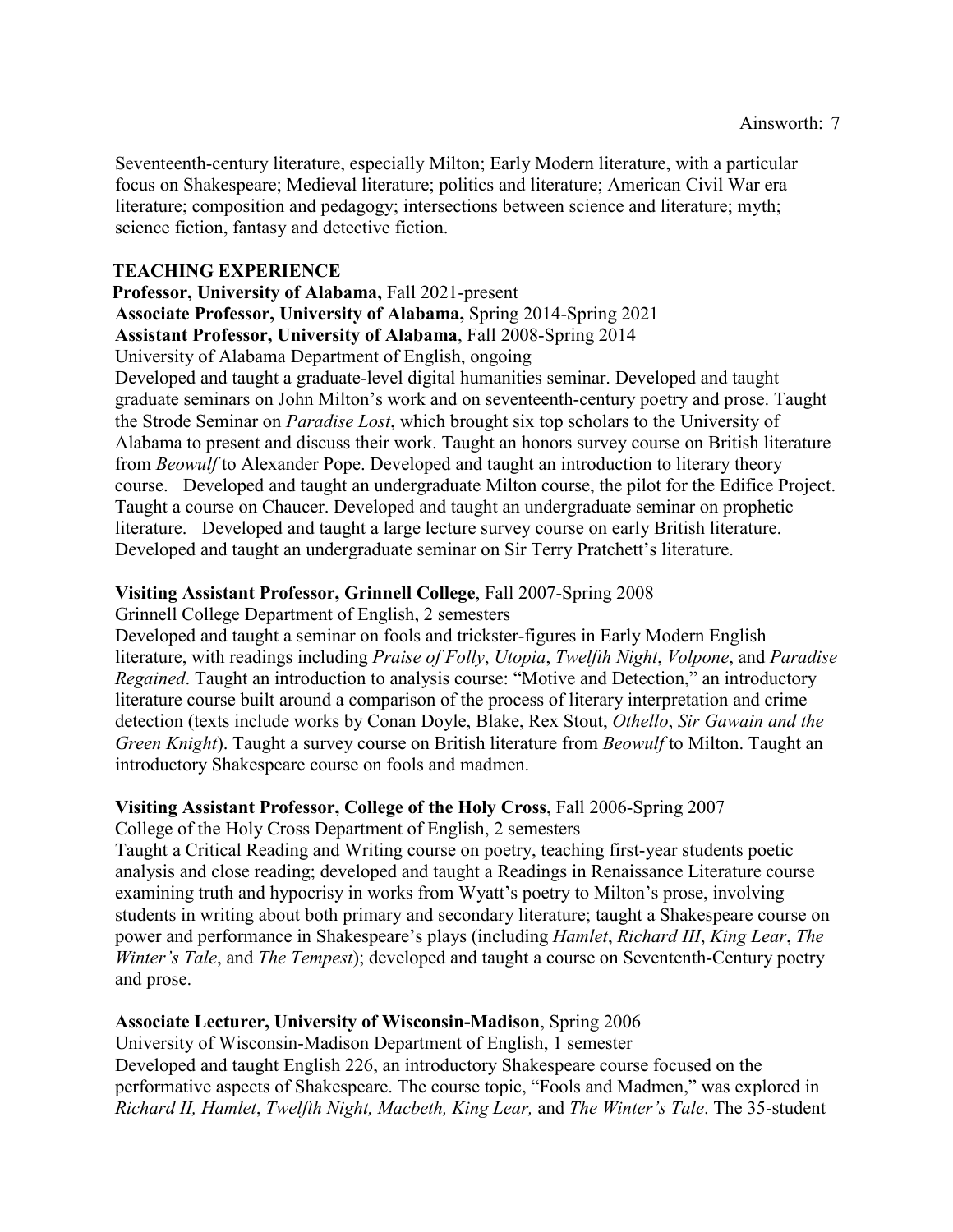class participated in discussion and small groups perform short scenes from the plays.

### **Visiting Instructor, Beloit College**, Fall 2004-Spring 2005

**Visiting Assistant Professor, Beloit College**, Fall 2005

Beloit College Department of English, 3 semesters

Developed and taught five courses: two basic composition courses, one designed around a study of free speech and censorship and the other around complicity and responsibility; AMotive and Detection,@ an introductory literature course built around a comparison of the process of literary interpretation and crime detection (texts include works by Conan Doyle, Blake, *Othello*, *Sir Gawain and the Green Knight*); "Milton and Zeal," an upper division seminar focusing on the work of John Milton; and "The Question of Satire," an advanced literature course which considers the development of British satire from Chaucer to modern British television.

### **Instructor, Introductory Composition**, 1998-2000, 2002-2003

University of Wisconsin-Madison Department of English, 6 semesters Developed two syllabi (one on education, one on monstrosity), designed assignments, independently instructed, held individual conferences and completed grading for classes of 19 students in analytical writing.

### **Teaching Assistant, English Literature Before 1800**, 2001-2002

University of Wisconsin-Madison Department of English, 2 semesters Led discussion sections, designed assignments, provided writing instruction, coordinated online discussion groups using Web Course Tools, graded 60 English majors in survey of English literature from *Beowulf* to Pope. Lectured on *Paradise Lost*.

#### **Teaching Assistant, Epic, Empire and Myth**, 2001

University of Wisconsin-Madison Department of English, 1 semester Led discussion sections, designed writing assignments, coordinated online discussion groups using Web Course Tools, graded 70 students in course covering the entirety of *The Iliad*, *The Aeneid*, Shakespeare's *Antony and Cleopatra*, and *Paradise Lost*. Lectured on *Paradise Lost*.

### **Teaching Assistant, Introduction to Nineteenth-Century Literature**, 1997-1998, 2000

University of Wisconsin-Madison Department of English, 3 semesters Led discussion sections, designed assignments, graded 70 students in three introductory literature courses with different syllabi (Literature of the City; The Uses of Disguise in Literature; Literary, Individual, and Communal Identities). Subject matter ranged from *Beowulf* and Shakespeare's *A Midsummer Night's Dream* to Cooper, Emerson, Hughes, and Cather, and included both English and American literature. Performed guest lecture in 1998 on *Dr. Jekyll and Mr. Hyde*, and guest lecture in 2000 on Emerson.

#### **Honors Preceptorship**, 1994-1995

University of Arizona, 2 semesters

Undergraduate honors program offering the opportunity to assist in teaching a course. Helped design syllabi and assignments, graded quizzes, and helped teach in two humanities courses, one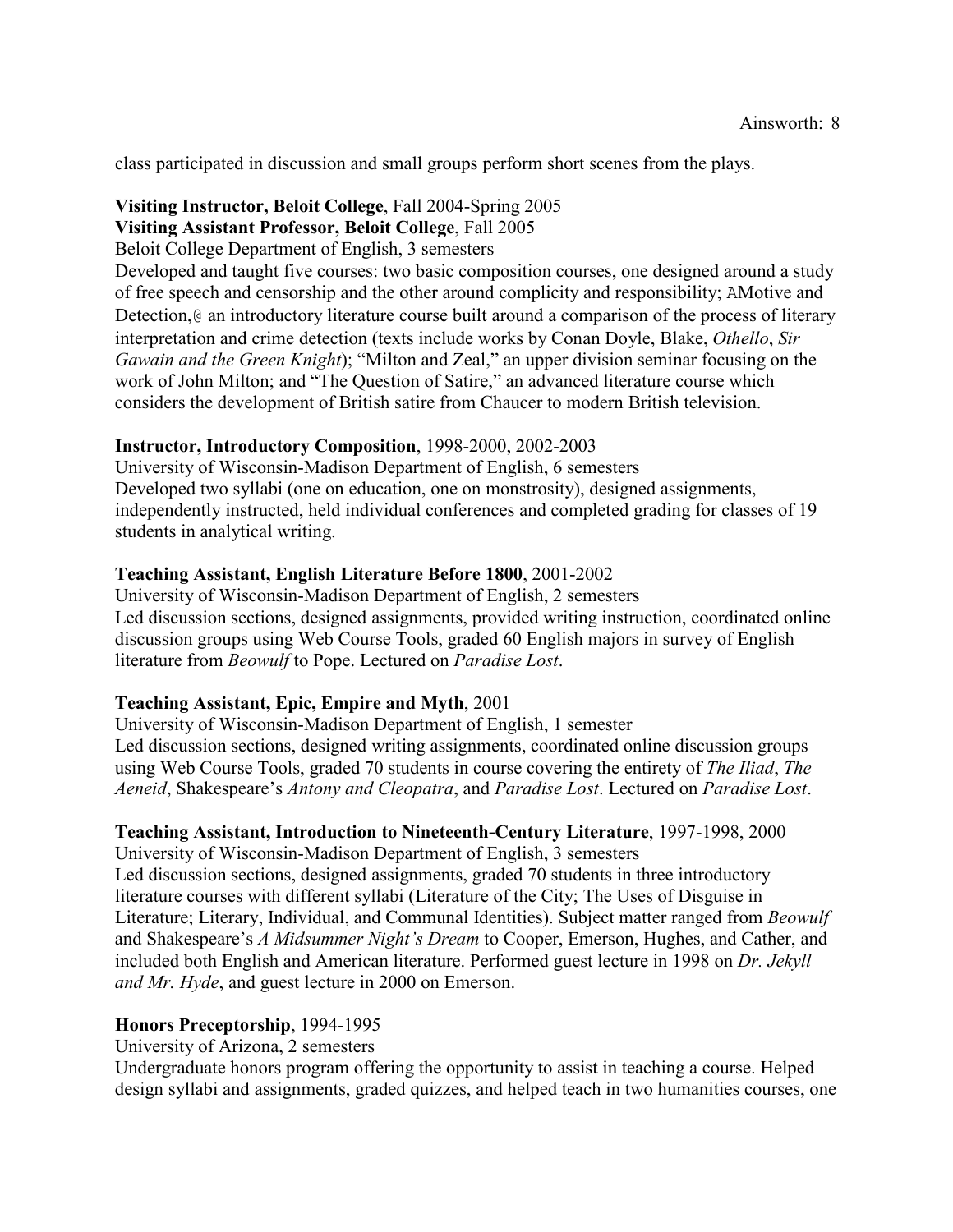Ainsworth: 9

focusing on art, architecture, and philosophy in the Early Modern period, and one focusing on science and the humanities.

**HONORS AND AWARDS Sigma Tau Delta**, 2009 English honorary society.

**Phi Beta Kappa**, 1996

**Certificate of Commendation Award in English, University of Arizona**, 1996 Given in recognition of scholarly achievement in English.

**Pi Mu Epsilon**, 1995 Mathematics honorary society.

**College of Science Academic Distinction Award, University of Arizona**, October 1995 Given in recognition of scholarly achievement in mathematics.

**ACADEMIC SERVICE University of Alabama Co-Director, Diversity Initiative, Department of English**, 2021-present

**Executive Committee, Department of English**, 2014-present Elected tenured member of the department's Executive Committee.

#### **Alabama Digital Humanities Center**, ongoing

Participant and faculty consultant and presenter. In Spring 2012, taught the Digital Humanities Seminar.

#### **Manuscript Reader**, ongoing

Reviewed book proposals, book manuscripts, and article submissions for: *Milton Quarterly*, Clemson University Press, University of Toronto Press, *Renaissance and Reformation*

#### **Dissertation and Thesis Work**, ongoing

Directed or directing dissertations by Strode PhD students Courtney Parker, Laura DeFurio, Geoffrey Emerson, Cori Perdue

Directed theses by Strode MA students Amanda Fowler, Clay Greene, Ben Moran, Philip Valdez Sat or currently sitting on dissertation and thesis committees for Charlie Bell (English Strode MA), Donna Branyon (English CRES PhD), Andreas Britz (English MFA), Alexandra Ferretti (English Strode PhD), Nic Helms (English Strode MA), Erin Hildebrand (English Strode MA), Mark Hulse (English Strode PhD), Dean Lawson (History PhD), Lauren Liebe (English Strode MA), Natalie Loper (English Strode PhD), Hope McNamee (English Strode MA), Tera Pate (English Strode MA), William Ramsay (English Strode PhD), William Sharpe (English Strode PhD), Matt Smith (English Strode PhD), Amanda Stevens (English CRES PhD), Tamara Whyte (English Strode PhD)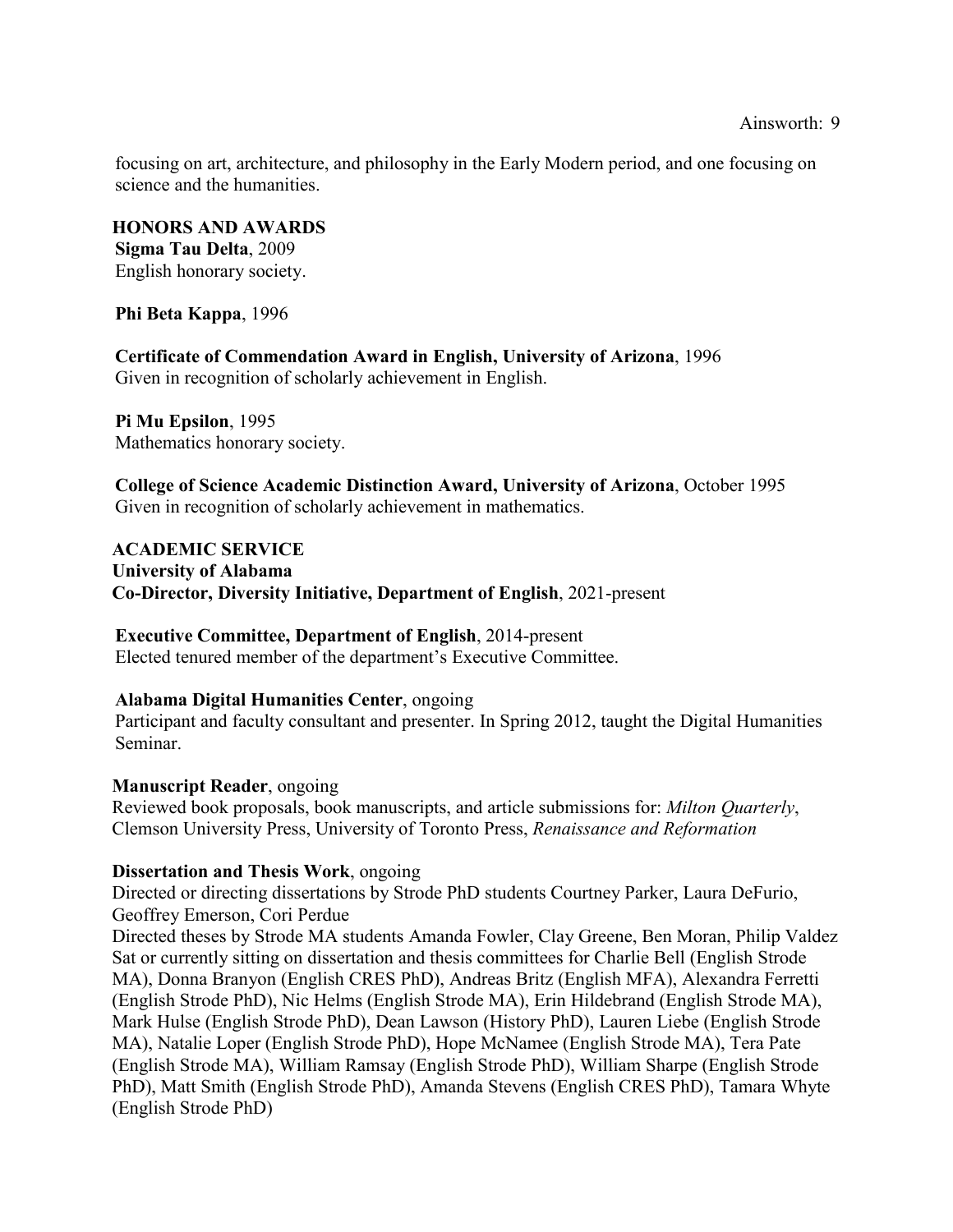### **Interim Chair, Department of English**, 2019-2020

Interim chair of Department of English effective 9/9/19. Supervision and management of 128 faculty and staff in the Department of English. Supervised three TT searches, a senior search for a new chair, and a competitive Dean's diversity postdoctoral hire. Helmed department during 2020 Covid-19 pandemic.

#### **Chair, Organizing Committee for the 2017 Conference on John Milton, and Conference Co-Director** 2016-2019

Continuation of one of the two major international conferences on John Milton following the decision of the original organizers to step down after the 2015 conference. 2017 and 2019 conferences were held in Birmingham, AL.

### **Assistant Chair, Department of English,** 2014-2019

In charge of course scheduling, assessment and hiring and evaluation of part-time instructors.

#### **Departmental Assessment Committee**, 2014-2019

Service on committee to assess and document the work of the English department. Attended Active and Collaborative Learning Conference in 2009, 2010.

#### **Communications Officer, Milton Society of America**, 2011-2017

In charge of maintaining the Society website and expanding its digital footprint in other ways, including Twitter.

#### **Departmental IT Committee Chair**, 2013-15

Service on departmental IT committee, concentrating on the website redesign and on digital humanities initiatives. Committee discontinued at end of 2015.

#### **Faculty Senate Alternate**, 2014-15

Alternate representative for College of Arts & Sciences.

#### **Chair, Ad Hoc Committee on Departmental Vision**, 2014-2015

In charge of developing departmental vision, including plans for research foci, hiring priorities and changes to the curriculum.

#### **Member, Strode Search Committee,** 2014-15

Member of the search committee to find a new Strode Chair.

#### **College Technology Committee**, 2013-2014

Service on College of Arts & Sciences committee.

# **Technology and Learning Committee**, 2013-2014

A&S representative for IT/FRC committee.

#### **Department Assessment Coordinator**, 2010-2012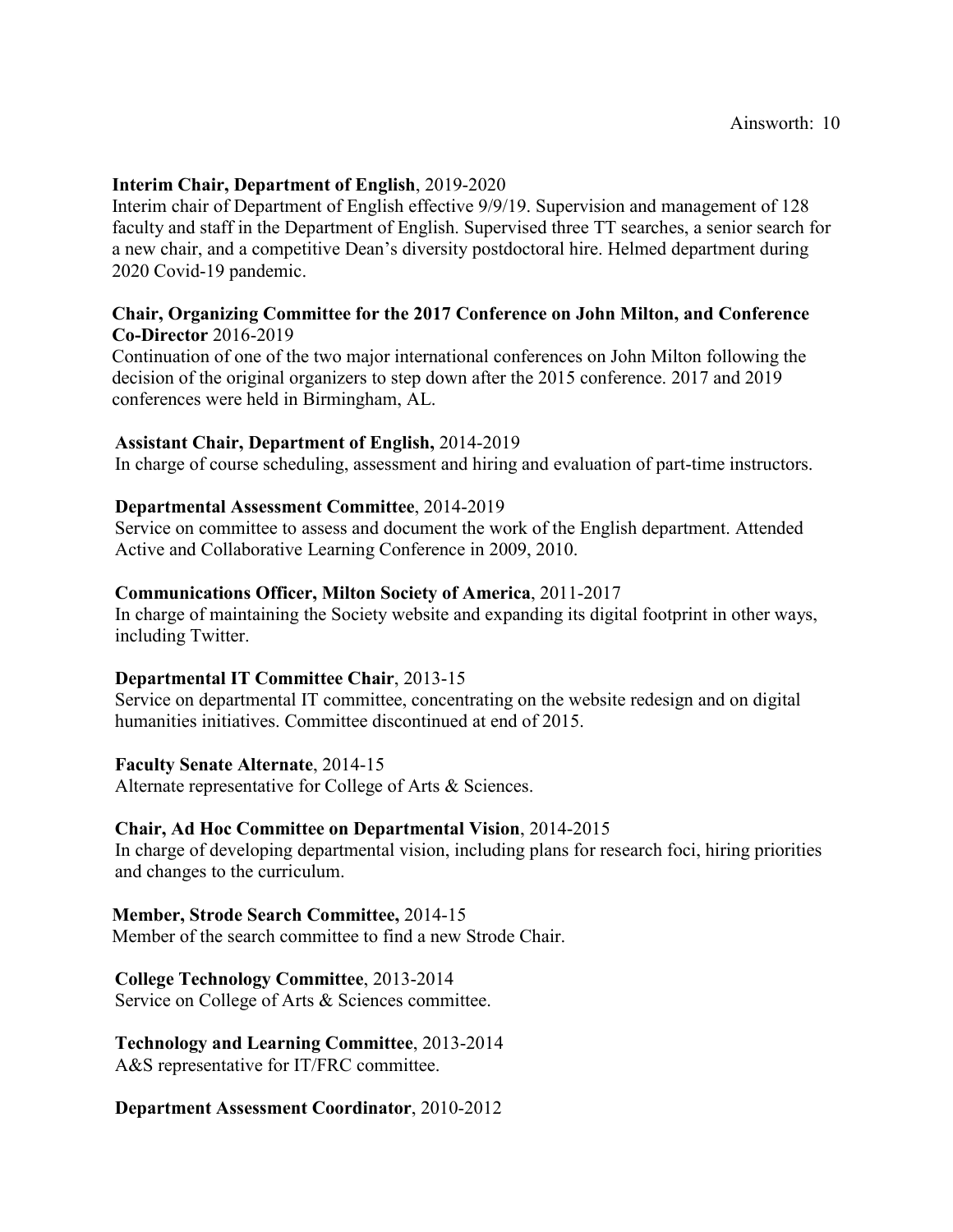In coordination with departmental administrators, developed assessment plans and reported on results. Organized departmental conversation about assessment. Initiated comprehensive review of peer institution introductory literature programs as first step towards reorganization of our own.

# **Pedagogical Discussion Group**, founder and coordinator, 2010-11.

Organized and coordinated an interdepartmental pedagogical discussion group with members from multiple UA colleges.

# **Executive Committee, Milton Society of America**, 2009-2012

Elected position. Committee votes to decide on the Milton Society's Honored Scholar and makes other decisions relating to the annual meetings at MLA.

### **Chair, Literature Steering Committee**, Fall 2010- Spring 2011

Service on departmental committee for English department literature faculty, reviewing curriculum and coordinating with department administrators.

# **Sigma Tau Delta**, Fall 2010-Spring 2011.

English honor society. Co-director with Deborah Weiss. Organized travel to annual conference for 17 students; attended conference.

### **Early Modern Job Search**, Fall 2008-Spring 2009

Service on search committee for a new hire in the Early Modern period.

### **Large Lecture Committee**, Fall 2008-Spring 2010

Service on committee to research and implement English course in a large lecture format.

### **Grinnell College**

### **Early Career Faculty Group**, Fall 2007-Spring 2008

Co-director for the year of an established on-campus support group for early career faculty. Organized activities range from lunches and social events to organizing talks on balancing research and teaching, applying for grants, navigating the job market and preparing for tenure review.

### **Reaccreditation Self-Study Review**, Fall 2007-Spring 2008

Contributed to Grinnell College's self-study review focus, on finding ways to encourage students to become leaders by defining leadership in ways not associated with top-down management or imposition, by relating leadership issues to Milton's work on inspiring readers to develop their own readership skills without dictating to them.

### **College of the Holy Cross**

**Undergraduate Shakespeare Conference**, Spring 2007

Colleges of Worcester Consortium

Organized and ran undergraduate conference on Shakespeare, with topic "Sexy Shakespeare" focused on issues of gender in his works.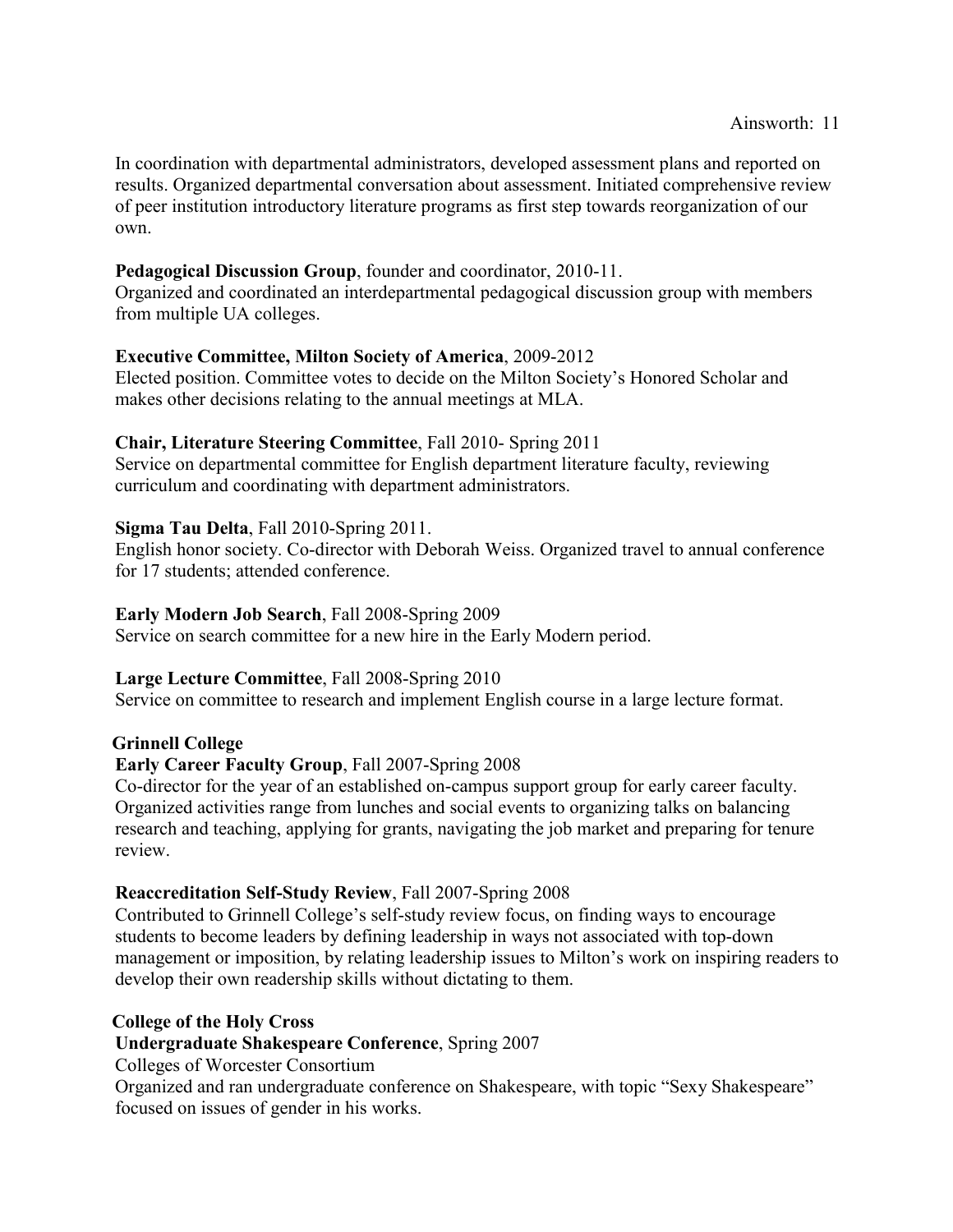### **Graduate School Advisory Committee,** Fall 2006-Spring 2007

College of the Holy Cross, 2 semesters Discussed graduate schools, graduate school applications, and careers with interested English majors**.**

### **University of Wisconsin-Madison**

### **Renaissance Colloquium Committee**, 2002-Spring 2004

University of Wisconsin-Madison Department of English, 4 semesters Scheduled, coordinated, and advertised the English Department's Renaissance Colloquium series, with speakers from both inside and outside our department. With new Early Modern Masters students, proposed, organized, and convened a two day conference entitled "Alternative Economies in the Early Modern Period: Local, National, Global," featuring Mark Netzloff, Natasha Korda, and Dan Vitkus.

### **Teaching Mentor/Trainer for Introductory Composition Courses**, 1999-2000, 2002-3

University of Wisconsin-Madison Department of English, 4 semesters Trained new and returning teaching assistants on facilitating discussion and procedures for grading papers in composition courses, helped coordinate peer-led discussions, demonstrated paper workshop practices. Developed sample syllabus with analysis of syllabus design and implementation.

#### **Graduate Student Mentor**, 1997-2000, 2003

University of Wisconsin-Madison Department of English, 6 semesters Acted as mentor for new graduate students in English literature.

### **Graduate Student-Faculty Committee**, 1997-2000

University of Wisconsin-Madison Department of English, 6 semesters Organized welcome meeting and picnic for new graduate students in English, provided information for prospective students, organized and ran mentoring program for new graduate students. Administered yearly graduate student departmental elections, ran yearly departmental book sale and administered funds for picnics.

Attended all departmental committee meetings, initiated and maintained regular e-mail reports to graduate students on departmental committee deliberations and decisions. During the English department's ten-year reassessment, surveyed graduate students, developed specific proposals for modifications to departmental policies, and presented them to the graduate committee, which discussed and implemented our recommendations.

### **Graduate Student Association**, 1998-1999

University of Wisconsin-Madison Department of English, 2 semesters

Planned, developed, and organized annual Graduate Student Association conference, awarded annual Faculty Graduate Teaching Award. Organized and ran weekly departmental social event (Bagel hour), wrote weekly poetic advertisements (take-offs on classic poetry), organized, scripted, and performed in departmental talent show skits.